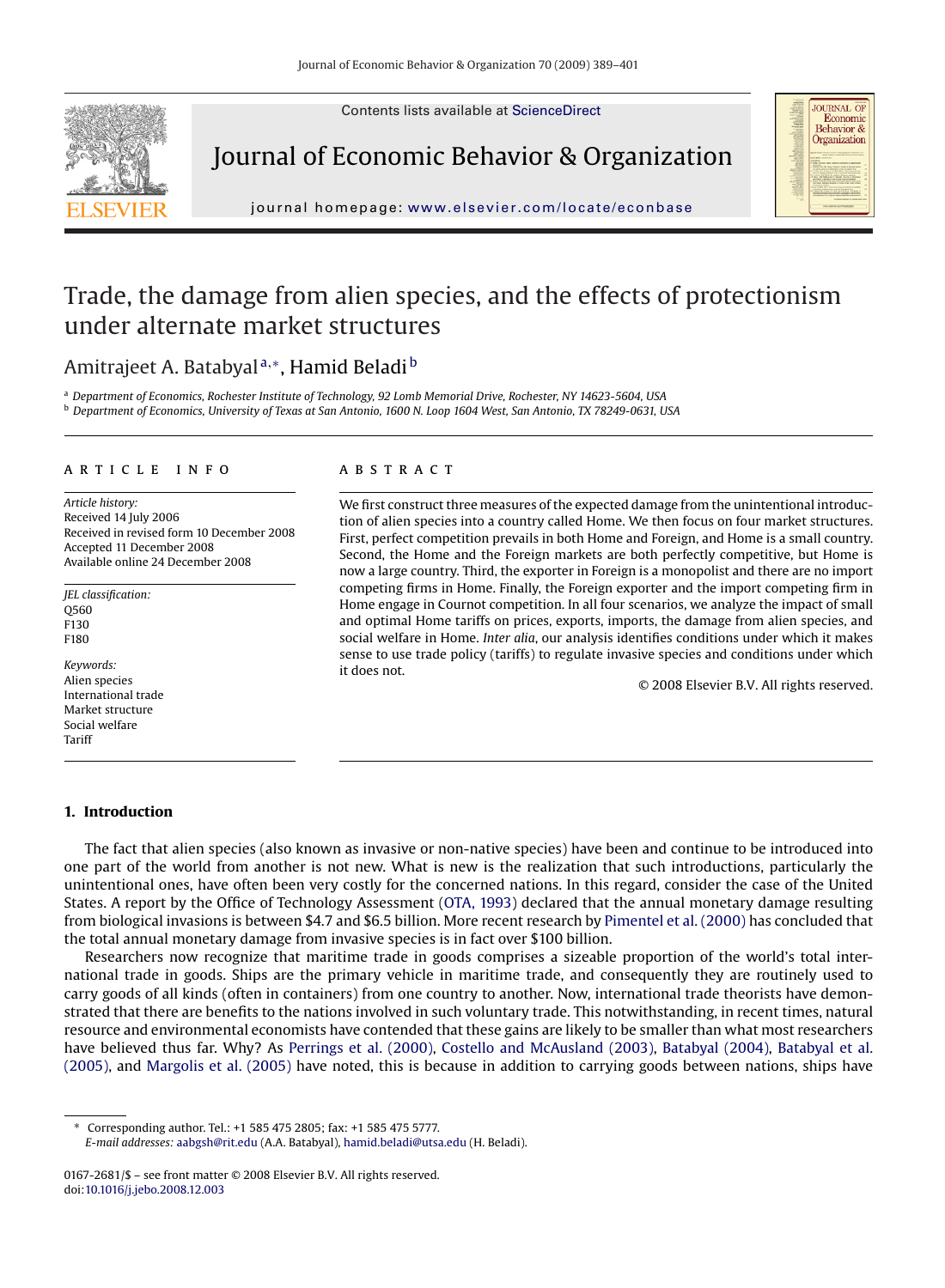also managed to carry an assortment of deleterious non-native plant and animal species from one part of the world to another.

As far as unintentional introductions, the primary focus of this paper, are concerned, there are two main ways in which alien species have been carried from one part of the world to another. First, many invasive species have been introduced into a country, often inadvertently, by ships discarding their ballast water. Cargo ships usually carry ballast water in order to increase vessel stability when they are not carrying full loads. When these ships come into a seaport, this ballast water must be jettisoned before cargo can be loaded. This manner of species introductions is important, and the problem of managing alien species that have been introduced into a particular nation by means of the discharge of ballast water has now received some attention in the economics literature (see [Nunes and Van den Bergh, 2004; Yang and Perakis, 2004; Batabyal and Beladi,](#page--1-0) [2006\).](#page--1-0)

The second way in which alien species have been introduced into a particular country is by means of contaminated goods (agricultural goods readily come to mind) that may or may not be carried in containers. In this regard, the reader should note that invasive species can remain concealed in containers for long periods of time. In addition, material such as wood, which is often used to pack the cargo in the containers, may itself contain alien species. In fact, as pointed out by Costello and McAusland, a joint report from the United States Department of Agriculture (USDA), the Animal and Plant Health Inspection Service (APHIS), and the United States Forest Service (USFS) has noted that nearly 51.8 percent of maritime shipments contain solid wood packing materials and that infection rates for solid wood packing materials are substantial [\(USDA, APHIS, and](#page--1-0) [USFS, 2000, p. 25\).](#page--1-0) For example, inspections of wooden spools from China revealed infection rates between 22 percent and 24 percent, and inspections of braces for granite blocks imported into Canada were found to hold live insects 32 percent of the time ([USDA, APHIS, and USFS, pp. 27–28\).](#page--1-0)

Economists and ecologists are both very interested in managing invasive species. This is because (see the first paragraph of this section) biological invasions can and often have proven to be very costly from an economic standpoint. In addition to these economic costs, the work of [Vitousek et al. \(1996\),](#page--1-0) [Simberloff et al. \(1997\),](#page--1-0) [Costello and McAusland \(2003\), a](#page--1-0)nd others reminds us that alien species can alter ecosystem processes, act as vectors of diseases, and diminish biological diversity. In this regard, [Cox \(1993\)](#page--1-0) has observed that out of 256 vertebrate extinctions with a known cause, 109 are the outcome of biological invasions. This discussion tells us that non-native species have been and continue to be a great menace to society.

It is only very recently that economists have begun to analyze questions pertaining to invasive species management. For instance, [Eiswerth and Johnson \(2002\)](#page--1-0) have studied an intertemporal model of alien species stock management. They note that the optimal level of management effort is responsive to ecological factors that are not only species and site specific but also stochastic in nature. Second, [Olson and Roy \(2002\)](#page--1-0) have used a stochastic framework to examine the circumstances under which it is optimal to wipe out an invasive species and the circumstances under which it is not optimal to do so. Third, [Horan et al. \(2002\)](#page--1-0) have analyzed the properties of management approaches under full information and under uncertainty. Fourth, [Batabyal et al. \(2005\)](#page--1-0) have observed that there is a tension between economic cost minimization and inspection stringency in invasive species management. Finally, Batabyal and Beladi have analyzed maximization problems stemming from the steady state analysis of two multi-person inspection regimes.

Despite the known connection between goods trade between countries and the damage from alien species, with the exception of [Jenkins \(1996\),](#page--1-0) ecologists in general have paid *scant attention* to the role of trade policy in mitigating the damage from alien species introductions. Jenkins has contended that it may be necessary to use trade policy (bans and restrictions) to protect biological diversity. Very recently, a small number of papers have begun to analyze issues at the interface of international trade and invasive species management. [Barbier and Shogren \(2004\)](#page--1-0) have analyzed a growth model in which a biological invasion occurs as a spillover effect from the importation of capital goods. They show that when a biological invasion diminishes the productivity of all firms in the economy, the government ought to impose an output tax to equate the private and the social desires for consumption growth and capital accumulation. [Costello and McAusland](#page--1-0) [\(2003\)](#page--1-0) and [McAusland and Costello \(2004\)](#page--1-0) have studied the impact that tariffs have on the damage from invasive species introductions. Costello and McAusland show that a tariff can either decrease or increase the damage from invasive species. McAusland and Costello show that although it is always optimal to use tariffs to control the damage from alien species, the same cannot be said about inspections. In particular, in their model, there are several circumstances in which it is optimal not to inspect imported goods at all. [Prestemon et al. \(2006\)](#page--1-0) study international trade in forest products and show that trade liberalization will have a negligible effect on US imports of Siberian logs and on the risk of a biological invasion. Finally, using an integrated model with an international trade component, [Zhao et al. \(2006\)](#page--1-0) demonstrate the consumer and the producer responses to livestock disease outbreaks and the welfare effects of alternate invasive species management policies.

Although the papers cited in the previous paragraph have certainly advanced our understanding of the impacts of trade policy on the damage from invasive species, three outstanding questions concerning the desirability of using trade policy to manage invasive species remain. Therefore, the purpose of this paper is to analyze these three questions in detail. First, unlike the extant literature, we use a two country model to study the efficacy of tariffs as an invasive species management tool under four *different market structures*. <sup>1</sup> Second, we focus not just on small tariffs but on *small and on optimal* tariffs. Finally,

<sup>1</sup> For analyses of tariffs in other contexts, see [Parai \(1999\),](#page--1-0) [Biswas and Marjit \(2007\), a](#page--1-0)nd [Vishwasrao et al. \(2007\).](#page--1-0)